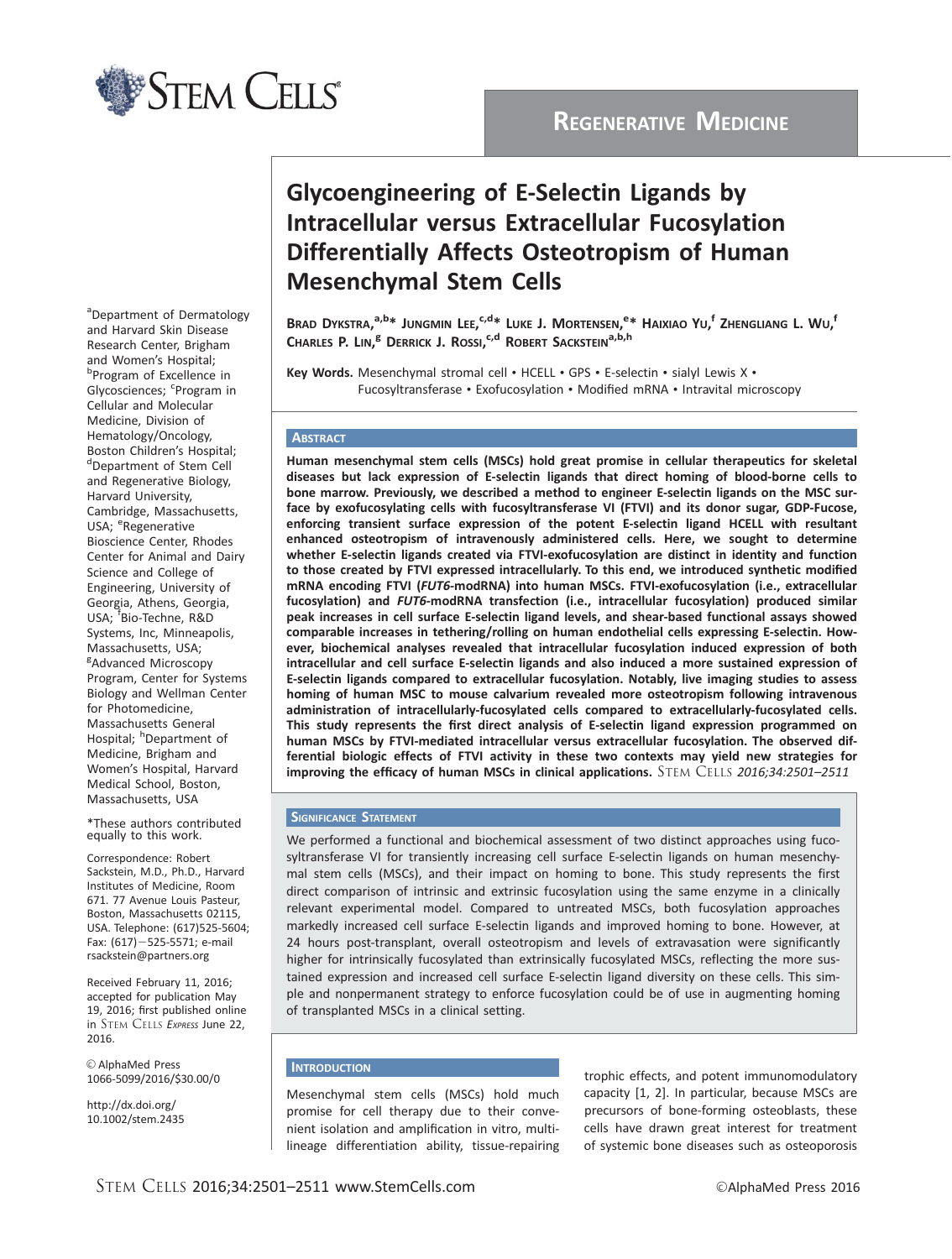or osteogenesis imperfecta. However, to achieve this goal, it is first necessary to optimize osteotropism of intravascularly administered MSCs.

Recruitment of circulating cells to bone is dependent on E-selectin receptor/ligand adhesive interactions. E-selectin is a calcium-dependent lectin that is expressed constitutively on marrow microvessels, and inducibly expressed on microvessels at inflammatory sites [3–5]. E-selectin prototypically binds a sialofucosylated terminal tetrasaccharide motif known as sialyl Lewis X (sLe<sup>X</sup>; NeuAc- $\alpha$ (2,3)-Gal- $\beta$ (1,4)-[Fuc- $\alpha$ (1,3)]GlcNAc-R). sLe $^{\text{X}}$  can be displayed at the terminal end of glycan chains that modify specific cell surface glycoproteins such as PSGL-1, CD43, or CD44. When sLex is displayed by these proteins, they can function as the E-selectin ligands CLA, CD43E, or HCELL, respectively [5–7]. These structures are expressed at high levels on hematopoietic stem and progenitor cells (HSPCs) and other hematopoietic cells, but are completely absent on MSCs. In part due to this deficiency of E-selectin ligands, only a small fraction of injected MSCs home to the bones upon intravenous transplantation [8–10].

The glycan modifications necessary to create E-selectin ligands are performed in the Golgi by specific glycosyltransferases acting in a stepwise fashion. Human MSCs express high levels of CD44, as well as glycosyltransferases required for synthesis of sLe<sup>X</sup>, with the notable exception being a complete lack of expression of any of the fucosyltransferases that mediate alpha-(1,3) fucosylation: FTIII, FTIV, FTV, FTVI, or FTVII [5]. As such, MSCs express CD44 at the cell surface that is decorated with terminal sialylated lactosamines (NeuAc- $\alpha$ (2,3)-Gal- $\beta$ (1,4)-GlcNAc-R), requiring only the addition of an alpha-(1,3)-fucose to be converted into the potent E-selectin ligand HCELL. Previously, we developed a method to modify glycans on the surface of MSCs to create E-selectin ligands by incubating intact cells with purified alpha-(1,3)-fucosyltransferase enzyme FTVI and its nucleotide sugar donor GDP-fucose. This method, termed "glycosyltransferase mediated stereosubstitution" (GPS), results in the temporary creation of E-selectin ligands (primarily HCELL) on the MSC cell surface. Such FTVI-driven exofucosylation of MSCs has been demonstrated to robustly enhance E-selectin-mediated tethering and rolling on endothelial cells, and, in preclinical studies, has engendered MSC osteotropism (i.e., homing to bone) [7]. Based in part on these results, the efficacy of this approach is now being investigated in a clinical trial using exofucosylated MSCs for treatment of osteoporosis [NCT02566655, clinicaltrials.gov].

In an alternative approach, fucosyltransferase enzyme can be generated intracellularly by introducing synthetic modified mRNA (modRNA) [11, 12]. Similar to exofucosylation, the resultant effects are temporary, enabling the MSCs to return to their natural state after homing. However, the modRNA approach is distinct because it utilizes the MSC's own cellular machinery to produce the fucosyltransferase enzyme, with access to intracellular stores of GDP-Fucose. Furthermore, endogenous FTVI is membrane-bound and anchored in the Golgi membrane, while purified FTVI used for exofucosylation is soluble, consisting of only the stem and catalytic domains of the protein. Unresolved biological questions about the modRNA approach remain, especially since the Golgi localization could enable enzyme access to acceptors that differ from those accessible to fucosylation on the cell surface. As such, it is unknown whether the E-selectin ligands created by exofucosylation are similar in identity and function to those that would be created by the action of intracellular fucosyltransferase. Furthermore, the kinetics by which newly synthesized Eselectin ligands are displayed on (and subsequently disappear from) the MSC surface are likely different from that of exofucosylated MSCs. Most importantly, it is not known whether such differences would lead to dissimilarity in the E-selectin ligand-mediated functional abilities of these cells to home to bone marrow.

To address these questions, we undertook a direct comparison between intracellular and extracellular fucosylation using the same alpha-(1,3)-fucosyltransferase in a human cell natively devoid of such enzymes. To this end, using multiple primary cultures of human MSCs, we utilized modRNA to transiently produce FTVI protein in human MSCs, and compared the biochemical and functional properties of the resulting E-selectin ligands with those created via FTVI exofucosylation. Furthermore, we directly compared the in vivo homing properties of both types of treated cells by performing in vivo imaging of transplanted MSCs in mouse calvarium. This in-depth comparison of FTVI-mediated intracellular versus extracellular fucosylation provides critical information on the activity and function of fucosyltransferase VI in programming cell migration, providing key insights regarding the most appropriate fucosylation approach for clinical utility.

#### **MATERIALS AND METHODS**

## Isolation and Culture of Human Mesenchymal Stem Cells

Human cells were obtained and used in accordance with the procedures approved by the Human Experimentation and Ethics Committees of Partners Cancer Care Institutions (Massachusetts General Hospital, Brigham and Women's Hospital, and Dana-Farber Cancer Institute). Discarded bone marrow filter sets were obtained from normal human donors. Bone marrow cells were flushed from the filter set using PBS plus 10 U/ml heparin (Hospira, Lake Forest, IL, www.hospira.com). The mononuclear fraction was isolated using density gradient media (Ficoll-Histopaque 1.077, Sigma-Aldrich, St. Louis, MO, www.sigmaaldrich.com) and suspended at 2-5  $\times$  10<sup>6</sup> cells/ml in MSC medium (DMEM 1 g/l glucose, 10% FBS from selected lots, 100 U/ml penicillin, 100 U/ml streptomycin). 20 ml of cell suspension was seeded into T-175 tissue culture flasks and incubated at 37°C, 5% CO<sub>2</sub>, >95% humidity. 24 hours later, nonadherent cells were removed, the flask was rinsed with PBS, and fresh MSC medium was added. Subsequently, MSC media was exchanged 2x per week. By 1-2 weeks, clusters of adherent MSCs were observed. When confluence approached 80%, cells were harvested and diluted threefold to fivefold in MSC media and plated into new flasks. To harvest, MSCs were rinsed 2x with PBS, and lifted with 0.05% trypsin and 0.5 mM EDTA. After centrifugation, the cell pellet was resuspended in MSC medium for passaging or washed with PBS for experimental use.

## MSC Characterization and Differentation

MSCs were characterized by FACS staining for a panel of markers, including CD29, CD31, CD34, CD45, CD73, CD90, CD105, CD106, and CD166. Cell viability was measured using Trypan Blue exclusion. To induce osteogenic differentiation,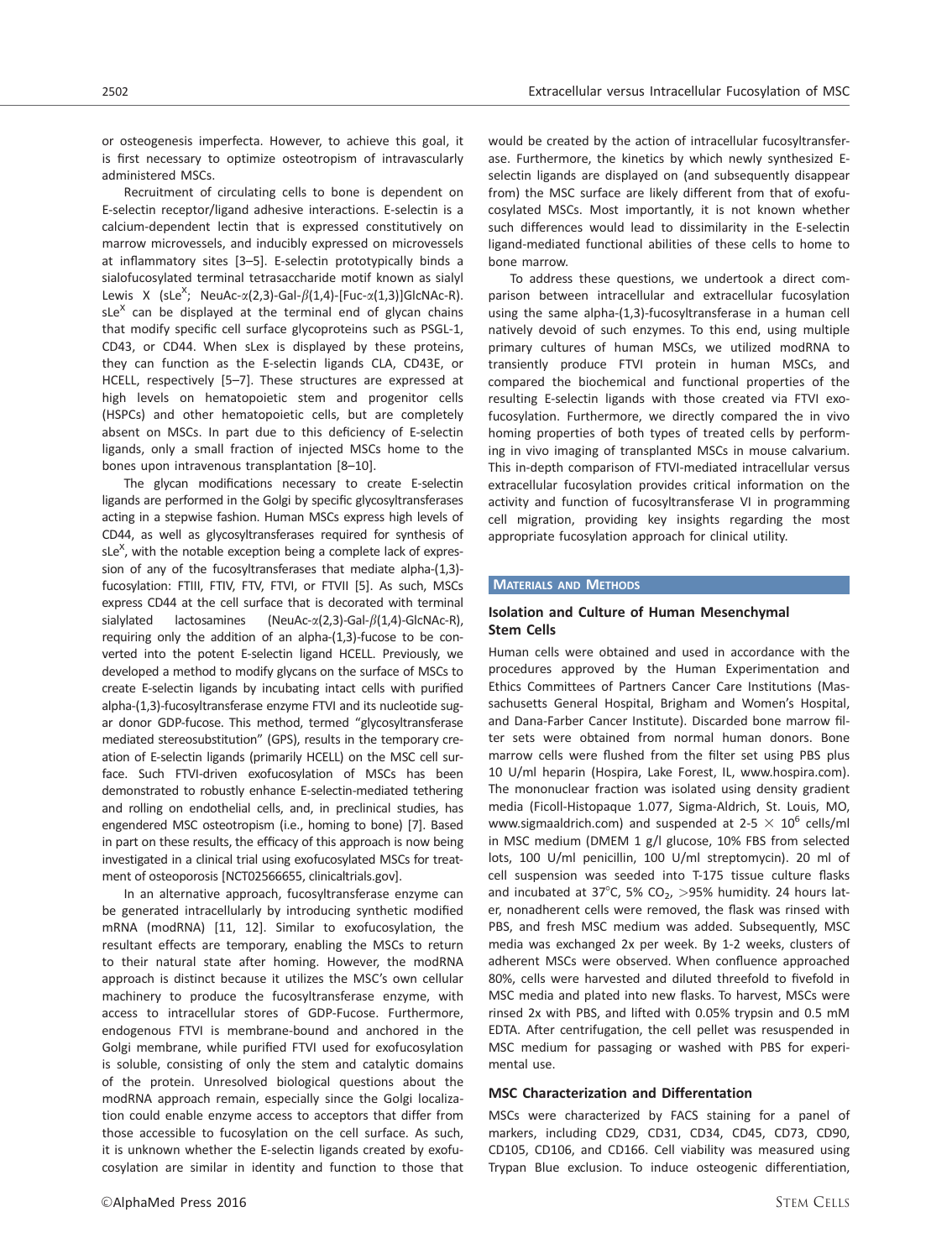cells were cultured in the presence of MSC media plus 10 nM dexamethasone, 10 mM glycerophosphate, and 50 µg/ml Lascorbate-2-phosphate. After 4 days, the L-ascorbate-2-phosphate was removed, and the media was changed every 3-4 days for a total of 14 days. To induce adipogenic differentiation, cells were cultured in DMEM with 3 ug/l glucose, 3% FBS, 1  $\mu$ M dexamethasone, 500  $\mu$ M methylisobutylmethylxanthine (IBMX), 33  $\mu$ M biotin, 5  $\mu$ M rosiglitazone, 100 nM insulin, and 17  $\mu$ M pantothenate. After 4 days, the IBMX and rosiglitazone were removed, and the media was changed every 3-4 days for a total of 14 days. As negative control, MSCs were maintained in MSC media, changing every 3-4 days for a total of 14 days. To visualize calcified deposits indicative of osteogenic differentiation, cells were stained with 2% Alizarin Red. After photomicrographs were taken, the cells were destained using 10% cetylpyridinium chloride monohydrate and the stained eluates were measured using a spectrophotometer at 595 nm. To visualize lipid deposits indicative of adipogenic differentiation, cells were stained with 0.3% Oil Red O, and photomicrographs were taken.

#### Modified mRNA Synthesis

Modified mRNA (modRNA) was synthesized as described previously [13]. Briefly, cDNA encoding human Fucosyltransferase 6 (FUT6) was sub-cloned into a vector containing T7 promoter, 5' UTR and  $3'$  UTR. PCR reactions were performed to generate template for in vitro transcription with HiFi Hotstart (KAPA Biosystems, Wilmington, MA, [www.kapabiosystems.com\)](http://www.kapabiosystems.com). 1.6  $\mu$ g of purified PCR product including  $FUT6$  ORF and  $5'$  and  $3'$  UTR was used as template for RNA synthesis with MEGAscript T7 kit (Ambion, Cambridge, MA, www.thermofisher.com). 3'-0-Mem<sup>7</sup>G(5')ppp(5')G ARCA cap analog (New England Biolabs, Ipswich, MA, www.neb.com), adenosine triphosphate and guanosine triphosphate (USB), 5-methylcytidine triphosphate and pseudouridine triphosphate (TriLink Biotechnologies, San Diego, CA, [www.](http://www.trilinkbiotech.com) [trilinkbiotech.com](http://www.trilinkbiotech.com)) were used for in vitro transcription reaction. modRNA product was purified using MEGAclear spin columns (Ambion), and aliquots were stored frozen for future use. Nuclear destabilized EGFP (ndGFP) modRNA was similarly prepared as a negative control.

#### modRNA Transfection

modRNA transfections were carried out with Stemfect (Stemgent, Lexington, MA, www.stemgent.com) as per manufacturer's instructions. Tubes were prepared with 1  $\mu$ g of modRNA in 60  $\mu$ l of buffer and 2  $\mu$ l of reagent in 60  $\mu$ l of buffer, then the two complexes were mixed together and incubated for 15 minutes at room temperature. The mixture was added to  $1 \times 10^6$  MSCs in 2 ml of MSC medium. Subsequent to modRNA transfection, the B18R interferon inhibitor (eBioscience, San Diego, CA, www.ebioscience.com) was used as a media supplement at 200 ng/ml.

#### FTVI Production and Specific Activity Measurement

Recombinant FTVI enzyme was produced in CHO cells by established techniques [14], using cDNA encoding amino acids 35-359 of the FTVI protein sequence; this sequence omits the cytoplasmic and transmembrane regions of FTVI, and encompasses the entire stem and catalytic domain of the enzyme. The specific activity of the purified enzyme was determined using the Glycosyltransferase Activity Kit (R&D Systems,

Minneapolis, MN, www.rndsystems.com), as per the manufacturer's instructions. Briefly, 0.1  $\mu$ g of recombinant FTVI, 1  $\mu$ l of ENTPD3/CD39L3 phosphatase, 15 nmol of N-acetyl-D-lactosamine (V-labs Inc, Covington, LA, www.v-labs.com), and 4 nmol of GDP-Fucose (Sigma-Aldrich) were mixed in 50  $\mu$ l reaction buffer (25 mM Tris, 10 mM CaCl<sub>2</sub>, and 10 mM MnCl<sub>2</sub>, pH 7.5) and incubated in a 96-well plate at 37 $^{\circ}$ C for 20 minutes. A second reaction that contained the same components except the recombinant FTVI was performed as a negative control. Reactions were terminated by the addition of 30  $\mu$ l of Malachite Green Reagent A and 100  $\mu$ l of water to each well. Color was developed by the addition of 30  $\mu$ l of Malachite Green Reagent B to each well followed by gentle mixing and incubation at room temperature for 20 minutes. The plate was read at 620 nm using a multiwell plate reader. Phosphate standards were used to generate a calibration curve, and the specific activity of the FTVI enzyme was determined to be 60 pmol/min/ $\mu$ g.

#### FTVI Exofucosylation

MSCs were harvested, washed 2x with PBS, and resuspended at 2  $\times$  10<sup>7</sup> cells/ml in FTVI reaction buffer, containing 20 mM HEPES (Gibco, Waltham, MA, www.thermofisher.com), 0.1% human serum albumin (Sigma-Aldrich), 1 mM GDP-fucose (Carbosynth, Berkshire, United Kingdom, [www.carbosynth.com](http://www.carbosynth.com)), and 60  $\mu$ g/ml purified FTVI enzyme in Hank's Balanced Salt Solution (HBSS). Cells were incubated at  $37^{\circ}$ C for 1 hour. For some experiments, "buffer only" controls were performed in an identical fashion but excluding the FTVI enzyme and GDP-fucose from the reaction. After the reaction, the cells were washed 2x with PBS and used immediately for downstream experiments.

#### Flow Cytometry

2.5  $\mu$ l HECA-FITC (Biolegend, San Diego, CA, [www.biolegend.](http://www.biolegend.com) [com](http://www.biolegend.com)) or csLex1-Alexafluor488 (BD Biosciences, San Jose, CA, www.bdbiosciences.com) were added to individual wells of 96-well plates. MSCs were harvested and suspended at 1  $\times$  $10^6$ /ml in PBS plus 2% FBS, and 50  $\mu$ l of cell suspension was added to each well. After 30 minutes incubation at  $4^{\circ}$ C, the plate was washed with 200  $\mu$ l PBS per well and resuspended in 200  $\mu$ l PBS. Fluorescence intensity was determined using a Cytomics FC 500 MPL flow cytometer (Beckman Coulter, Indianapolis, IN, www.beckman.com).

## Time Course of Enforced  $s$ Le<sup>x</sup> Expression following FUT6-modRNA Transfection and FTVI Exofucosylation

MSCs were FUT6-modRNA transfected, FTVI exofucosylated, or left untreated, and an aliquot was removed for flow cytometric analysis for expression of  $sLe^{x}$  using mAb HECA452. Remaining cells were passaged into T-25 flasks (6 flasks per group). At 24-hour intervals, one flask from each group was harvested and flow cytometry was performed using HECA452. A time course of cell surface sLex expression was obtained by comparing the mean fluorescence intensity of HECA452 staining on each sample from day to day.

## Cell Surface Neuraminidase Treatment and Western Blot Analysis

Untreated, FUT6-modRNA transfected MSCs (day 3), and exofucosylated MSCs (day 0) MSCs were suspended at  $10^7$ cells/ml in HBSS  $+$  0.1% BSA and incubated with or without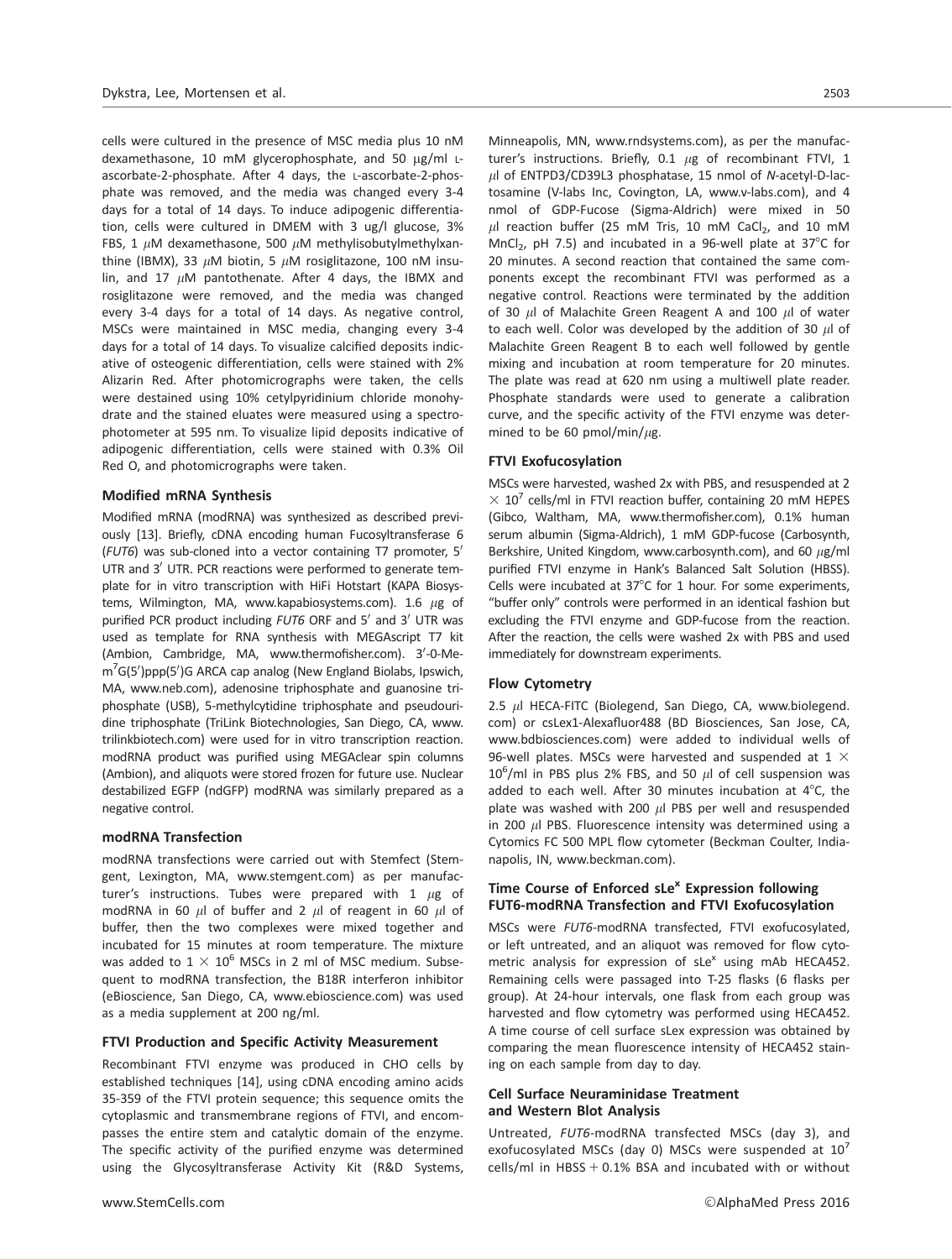0.1 U/ml of Arthrobacter ureafasiens neuraminidase (Roche, Indianapolis, IN, www.sigmaaldrich.com) for 45 minutes at 37°C. MSCs were then washed, counted, pelleted and frozen at  $-80^{\circ}$ C. Prior to use, lysates were prepared by adding 30  $\mu$ l of 2x reducing SDS-Sample Buffer (Boston Bioproducts, Ashland, MA, bostonbioproducts.com) per  $10^5$  cells and boiling for 10 minutes. The samples were then separated on 7.5% Criterion Tris-HSC SDS-PAGE gels (Biorad, Hercules, CA, www.bio-rad.com) and transferred to PVDF membrane. Membranes were blocked with 5% milk and then stained consecutively with mouse E-selectin human-Ig chimera (E-Ig, R&D Systems), rat anti-mouse E-selectin (clone 10E9.6, BD Biosciences), and goat anti-rat IgG conjugated to horseradish peroxidase (HRP, Southern Biotech, Birmingham, AL, www.southernbiotech.com). All staining and washes were performed in Tris-buffered saline plus 0.1% Tween<sup>®</sup>20 plus 2 mM CaCl<sub>2</sub>. Blots were visualized with chemiluminescence using Lumi-Light Western Blotting Substrate (Roche) as per the manufacturer's instructions. To confirm equal loading, membranes were subsequently stained with rabbit antihuman beta-actin (ProSci, Poway, CA, www.prosci-inc.com) followed by goat anti-rabbit IgG-HRP (SouthernBiotech), and visualized with chemiluminescence as described.

## Immunoprecipitation and E-Selectin (E-Ig) Pulldown of HCELL

MSCs were FUT6-modRNA transfected, FTVI exofucosylated, or untreated (control), and lysates were prepared in 2% NP40, 150 mM NaCl, 50 mM Tris-HCl (pH7.4), 20  $\mu$ g/ml PMSF, and 1x protease inhibitor cocktail (Roche). Cell lysates were precleared with protein G-agarose beads (Invitrogen, Carlsbad, CA, www.thermofisher.com). For CD44 immunoprecipitation, lysates were incubated with a cocktail of mouse anti-human CD44 monoclonal antibodies consisting of 2C5 (R&D Systems), F10-44.2 (Southern Biotech), 515 and G44- 26 (both from BD Biosciences). For E-selectin pulldown, lysates were incubated with mouse E-Ig in the presence of 2 mM CaCl<sub>2</sub>. CD44 immunoprecipitates and E-Ig pulldowns were collected with protein G-agarose beads and eluted via boiling in 1.5x reducing SDS-Sample Buffer, run on a 7.5% SDS-PAGE gel, and Western Blotted with anti-CD44 antibodies 2C5, G44-26, and F10-44.2, or the anti-sLe<sup>x</sup> antibody HECA452.

#### Cell Surface Protein Isolation

MSCs were biotinylated in-flask and cell surface proteins were isolated using the Pierce Cell Surface Protein Isolation Kit (Thermo Scientific, Waltham, MA, www.thermofisher.com), according to the manufacturer's instructions. Briefly, untreated MSCs or FUT6-modRNA transfected MSCs plated 3 days prior were rinsed with PBS, and 10 ml of amine-reactive EZ-Link Sulfo-NHS-SS-Biotin reagent was added to each flask. Flasks were gently agitated for 30 minutes at  $4^{\circ}$ C, and the reaction was quenched with lysine. Cells were harvested, and a portion of the untreated MSCs were exofucosylated with FTVI. After the exofucosylation reaction, cells were washed and lysed. Biotinylated cell surface proteins were isolated using the NeutrAvidin Agarose beads and the spin columns provided in the kit. The flow-through was collected as the nonbiotinylated fraction, and the bound proteins were eluted and collected as the biotinylated (cell surface)

fraction. These fractions were run on a gel and Western Blot was performed for E-Ig chimera and beta-actin as described.

#### Parallel Plate Flow Chamber Studies

Parallel plate flow experiments were performed using a Bioflux-200 system and 48-well low-shear microfluidic plates (Fluxion Biosciences, San Francisco, CA, fluxionbio.com). Microfluidic chambers were coated with 250  $\mu$ g/ml fibronectin (BD Biosciences) and seeded with human umbilical vein endothelial cells (HUVECs, Lonza, Hopkinton, MA, [www.lonza.](http://www.lonza.com) [com](http://www.lonza.com)), then cultured in endothelial growth media prepared from the EGM-2 BulletKit (EGM-2 media, Lonza) until confluent monolayers were formed. Four hours prior to assay, HUVECs were activated with 40 ng/ml rhTNF-a (R&D Systems) to induce E-selectin expression. FUT6-modRNA transfected MSCs, FTVI exofucosylated MSCs, or untreated MSCs were suspended at 1.0-1.5  $\times$  10<sup>6</sup>/ml in EGM-2 media and infused initially at a flow rate representing shear stress of 0.5 dynes/  $cm<sup>2</sup>$ , increasing at 1-minute intervals to 1, 2, 4, 8, and 16 dynes/cm<sup>2</sup>. The number of rolling cells captured per field was counted for two separate 10-second intervals at each flow rate, and averaged. Cell counts were corrected for starting cell number by visually determining the total number of cells visible per field in the initial infusate at 0.5 dynes/cm<sup>2</sup>, and expressing the captured cell numbers as a proportion of the starting cell number normalized to the number of cells at 1.0  $\times$  10<sup>6</sup> cells/ml. Data is thus presented as the number of rolling cells captured per mm<sup>2</sup>, normalized to  $1 \times 10^6$  cells/ml infusate. To determine the specificity of binding of the fucosylated cells, negative controls were performed using HUVECs not activated with TNF-a, and also with activated HUVECs blocked with anti-CD62E (E-selectin) antibody (clone 68-5H11, BD Biosciences). The blocking antibody was suspended at 20  $\mu$ g/ml in EGM-2 media, infused onto the HUVECs and incubated for 20 minutes prior to washing and infusing the fucosylated MSCs. Rolling velocities were calculated by measuring the distance travelled in each 10-second interval for all rolling cells, converting to velocities measured in  $\mu$ m/second, and reporting the average rolling velocity for all rolling cells at each shear stress.

## Vital Dye Staining and Intravenous Infusion of Human MSC into Mice

MSCs were harvested, transfected with FUT6-modRNA or ndGFP modRNA, and plated into T-175 flasks with B18R. Untreated MSCs were passaged at the same time. Two days later, the untreated MSCs were harvested and split into FTVI-exofucosylation or "buffer only" control groups. FUT6 and ndGFP transfected MSCs were harvested directly. Aliquots of all samples were removed for flow cytometry analysis of HECA452. MSCs from each of the four treatments were split in two, suspended at  $1 \times 10^6$  cells/ml in PBS + 0.1% BSA and stained with 10 $\mu$ M Vybrant<sup>®</sup> DiD or Vybrant® DiI dyes (Molecular Probes, Eugene, OR, www.thermofisher.com) for 20 minutes at  $37^{\circ}$ C. Cells were washed twice, and 1:1 reciprocal mixtures (FUT6-modRNA transfected MSCs mixed 1:1 with ndGFP control transfected MSCs, and FTVI-exofucosylated MSCs mixed 1:1 with buffer control treated MSCs) were prepared. Pairs of immunocompetent BL/6 mice were retro-orbitally injected with each cell combination, with the membrane dye combination swapped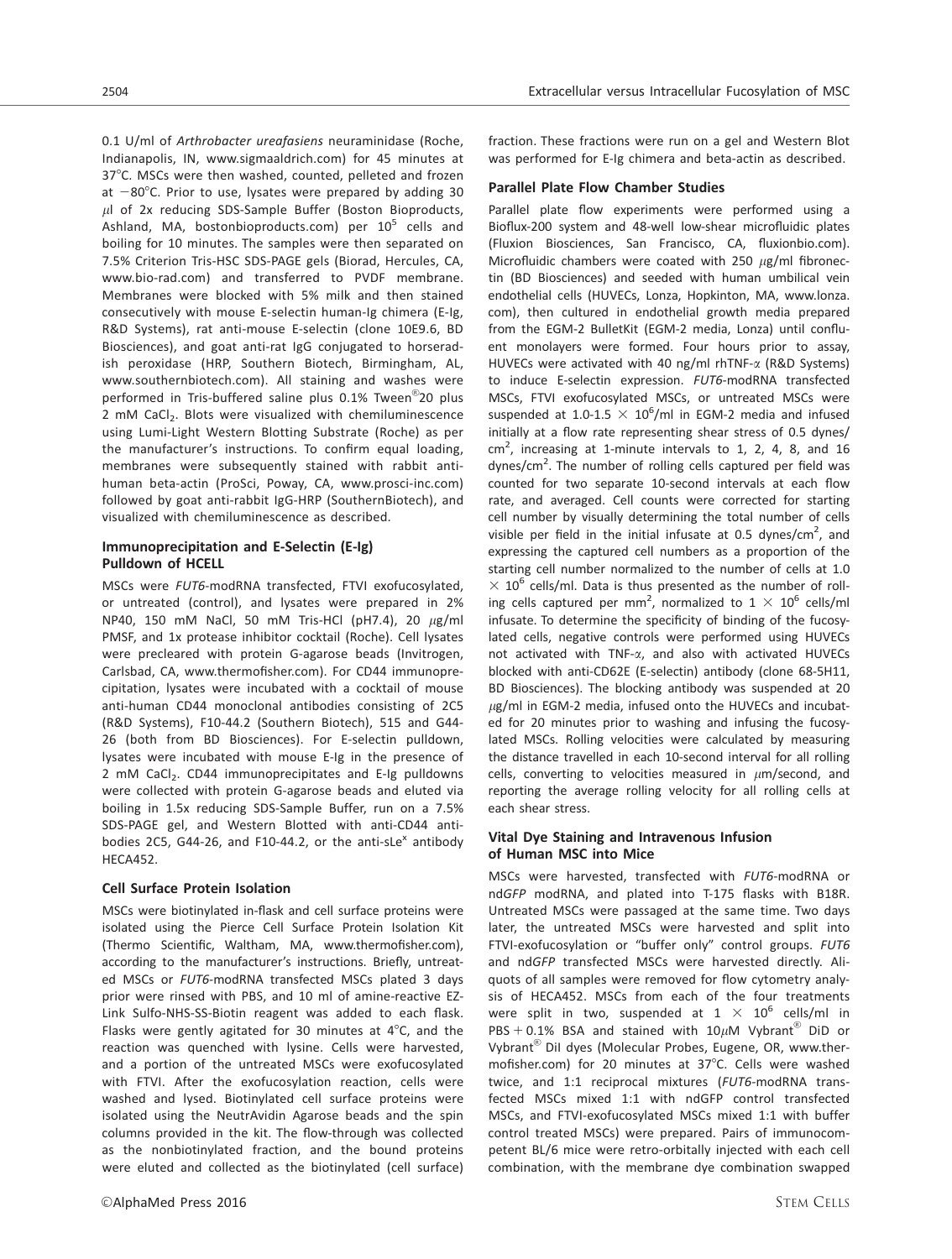

Figure 1. Kinetics of sLe<sup>x</sup> surface expression following intracellular or extracellular fucosylation of mesenchymal stem cells (MSCs). Untreated MSCs, extracellularly fucosylated (FTVI-exo) MSCs, or intracellularly fucosylated (FUT6-mod) MSCs were harvested at 24-hour intervals, stained for  $sLe^{x}$  using HECA452 antibody, and analyzed by flow cytometry. Abbreviation: MFI, Mean fluorescence intensity.

between the mice in each pair. Subsequently, 2 nmol of Angiosense 750 (PerkinElmer, Waltham, MA, [www.perki](http://www.perkinelmer.com)[nelmer.com](http://www.perkinelmer.com)) was injected per mouse to enable simultaneous visualization of blood vessels. Aliquots of the cell mixtures injected into each mouse were stained with HECA452-FITC and imaged on a glass slide to confirm the efficacy of the FUT6-mod or FTVI-exo treatment. A minimum of 20 such images (average 450 cells) were counted to provide a precise starting ratio of DiD and DiI labeled MSCs for each mouse. In cases where the starting ratio was different from 1:1, a correction factor was calculated and the homing ratios obtained from the in vivo images were adjusted accordingly.

## In Vivo Confocal and 2-Photon Fluorescence Microscopy

MSC homing to the in vivo calvarial bone marrow was imaged using a custom-built video-rate laser-scanning microscope designed for live animal imaging under isoflurane anesthesia. Scalp hair was shaved, and a skin flap was surgically opened, exposing the calvarium. The calvarial region was wetted with saline and positioned directly under a 60x 1.0NA water immersion objective lens (Olympus, Center Valley, PA, [www.](http://www.olympusamerica.com/) [olympusamerica.com/](http://www.olympusamerica.com/)). Image stacks were acquired at 30 frames per second, with frame averaging to enhance the signal-to-noise ratio. DiI-labeled MSCs, DiD-labeled MSCs, and Angiosense 750-labeled vasculature were imaged using a confocal detection scheme. Second harmonic generation of bone collagen was performed using 840 nm light from a femtosecond pulsed Maitai laser (Coherent, Inc., Santa Clara, CA, www.coherent.com). Cells could be detected to a depth of approximately 200  $\mu$ m in the tissue. Imaging was performed at  $\sim$ 2 hours and  $\sim$ 24 hours post-transplant. Between imaging sessions, the scalp flap was stitched closed and the mouse was allowed to recover. Studies were in accordance with U.S. National Institutes of Health guidelines for care and use of animals under approval of the Institutional Animal Care and Use Committees of Massachusetts General Hospital.

#### In Vivo Image Analysis

Calvarial images were collected and quantified as threedimensional stacks [15]. For quantification, the numbers of DiD and DiI cells in 20 representative imaging locations across the bone marrow of the calvarium were manually counted for each mouse. Analysis was performed blinded, with counted events corresponding to a minimum diameter of  ${\sim}10$   $\mu$ m to eliminate debris from analysis, and excluding autofluorescent events with signal in both DiD and DiI channels (those events with the intensity of the primary channel less than  $\sim$ 2x the intensity of the other channel). Extravasated cells were defined as those that were completely discrete from the Angiosense labeled vessels (i.e., no part of the cell was overlapping with any part of any vessel). The ratios of DiD to DiI stained cells counted in each mouse were calculated and compared within each mouse pair, with equivalent homing assigned a baseline ratio of 1. Fold change in homing of the treated MSCs compared to control MSCs was thus calculated for each pair of mice to provide a relative measurement of homing efficacy. Eight mice (four mouse pairs) representing four different primary MSC lines were imaged per treatment.

A



Figure 2. Cell surface  $sLe^{x}$  expression levels induced by intracellular or extracellular fucosylation in multiple primary human MSC lines. (A): Day 0 extracellularly fucosylated (FTVI-exo) MSCs and day 2-3 intracellularly fucosylated (FUT6-mod) MSCs show similar increase in surface  $sLe^X$  compared to untreated MSCs, as measured via flow cytometry analysis of HECA452 or csLex1 staining.  $(B)$ : Similar increase in surface sLe<sup>x</sup> observed across multiple independent primary MSC lines ( $n = 11$  experiments; each color represents 1 of 5 primary MSC lines used. Statistical comparisons made using Student's t test. n.s. = not significant (i.e.,  $p > .05$ ). \*\*\*\*,  $p < .0001$ .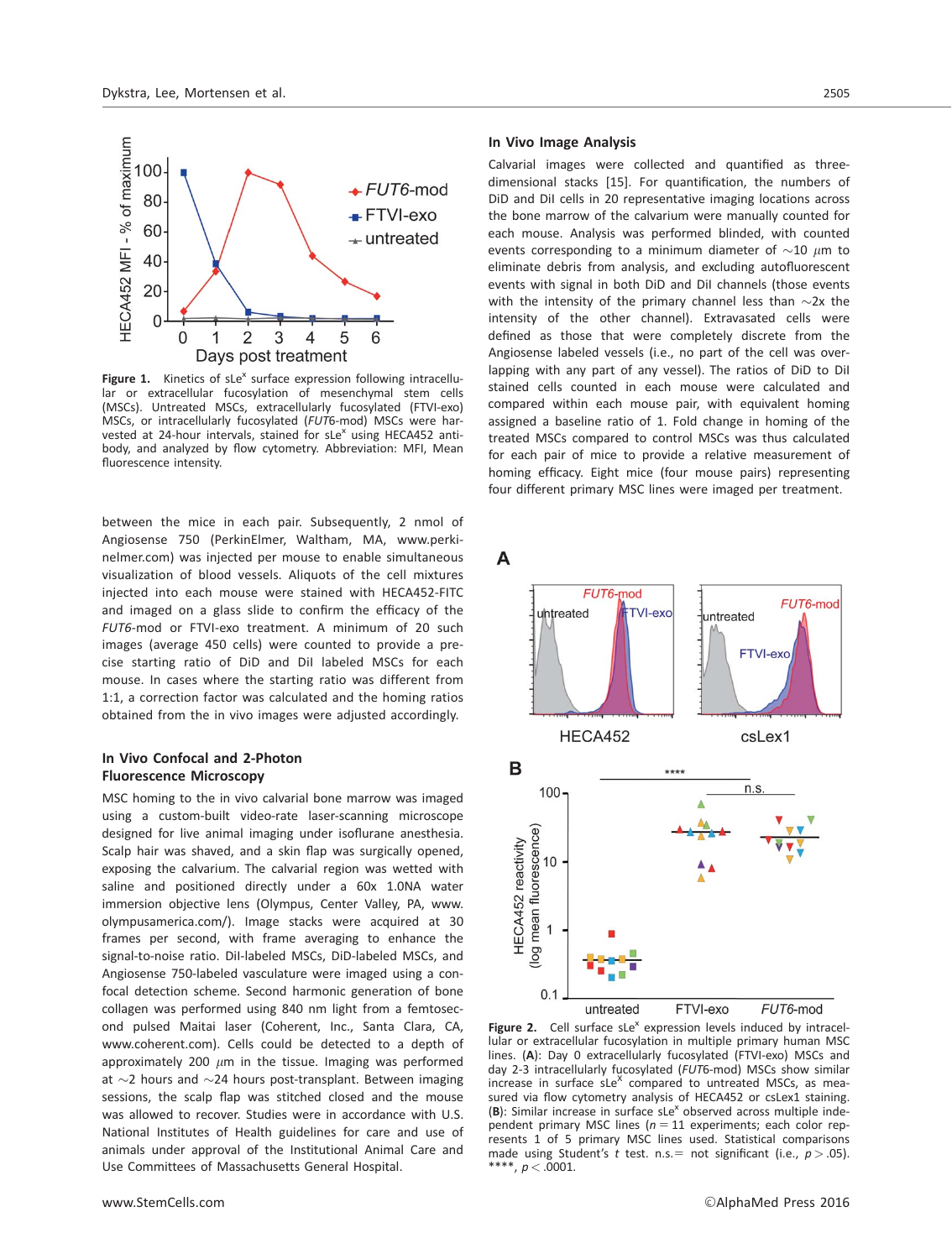

Figure 3. Comparison of protein size and cellular localization of E-selectin ligand glycoproteins created by intracellular or extracellular fucosylation. (A): Untreated MSCs, intracellularly fucosylated (FUT6-mod) MSCs, and extracellularly fucosylated (FTVI-exo) MSCs were lysed and Western blotted using mouse E-selectin-human Fc (E-Ig) chimera as a probe. (B): Cellular localization of E-Ig reactive glycoproteins determined by treatment of intact intracellularly or extracellularly fucosylated MSCs with or without neuraminidase (NAse) prior to cell lysis and E-Ig Western blot. β-actin staining of same blots were performed as loading control.

## **RESULTS**

#### MSC Characterization

Primary bone marrow-derived MSCs were assessed for a panel of markers, including CD29, CD31, CD34, CD45, CD73, CD90, CD105, CD106, and CD166. The MSCs were uniformly positive for the MSC markers CD29, CD44, CD73, CD90, and CD105, were dim for CD106, and were negative for the endothelial cell marker CD31 and the hematopoietic markers CD34 and CD45 (Supporting Information Fig. 1A). This marker expression profile was consistent across all seven primary MSC lines tested (Supporting Information Fig. 1B). Two primary MSC lines were tested for the ability to differentiate toward adipogenic and osteogenic lineages (representative images shown in Supporting Information Fig. 1C).

## sLe<sup>x</sup> Surface Expression Peaks 2-3 Days after FUT6modRNA Transfection and Declines More Slowly than with FTVI Exofucosylation

To determine the optimal time point for cell surface E-selectin ligand expression, we compared the kinetics of  $sLe^{x}$  surface expression between FTVI exofucosylation and FUT6-modRNA transfection of MSCs by flow cytometry. As expected, the exofucosylated cells had maximal surface  $sLe^{x}$  immediately after treatment, decreased to 40% by 24 hours, and returned to a baseline level of near zero (i.e., similar to native MSC reactivity) by 48 hours. In contrast, the FUT6-modRNA transfected cells reached maximal cell surface sLe<sup>X</sup> expression at day 2 post-transfection, with high levels maintained until day 3, followed by gradual decrease thereafter (Fig. 1). Based on these

kinetics of induced  $sLe^{x}$  expression, all experiments with exofucosylated cells were performed just after treatment, whereas experiments with FUT6-modRNA-transfected cells were performed 2-3 days post-transfection.

## sLe<sup>x</sup> Surface Expression Induced by Intracellular and Extracellular FTVI Fucosylation Is Similar and Consistent Across Multiple Primary MSC Lines, and does not Alter MSC Properties

To evaluate the overall extent of fucosylation of cell surface glycans using both methods, we analyzed total cell surface sLe<sup>x</sup> levels by flow cytometry. This analysis revealed an approximately two-log increase in surface sLe<sup>x</sup> expression in both intracellularly and extracellularly fucosylated cells (Fig. 2A), results that were confirmed using a second anti-sLex mAb clone to exclude clone-specific bias (Fig. 2A). Although some variability between MSC primary cultures was observed, on average the increase in cell surface  $sLe^{x}$  was similar for both methods when tested in five independent primary MSC lines (Fig. 2B).

To determine whether either method of FTVI fucosylation affected characteristic MSC biology, we examined several key properties before and after fucosylation (Supporting Information Fig. 2). We observed that MSC viability was not significantly decreased by intracellular or extracellular fucosylation (Supporting Information Fig. 2A), and that a panel of MSC markers did not change, either when measured immediately after fucoslation (Supporting Information Fig. 2B, 2C) or when cultured for an additional passage (i.e., 5-11 days) (Supporting Information Fig. 2C). Finally, we differentiated the treated cells toward osteoblastic and adipogenic lineages, and no visual differences in differentiation could be observed. Quantification of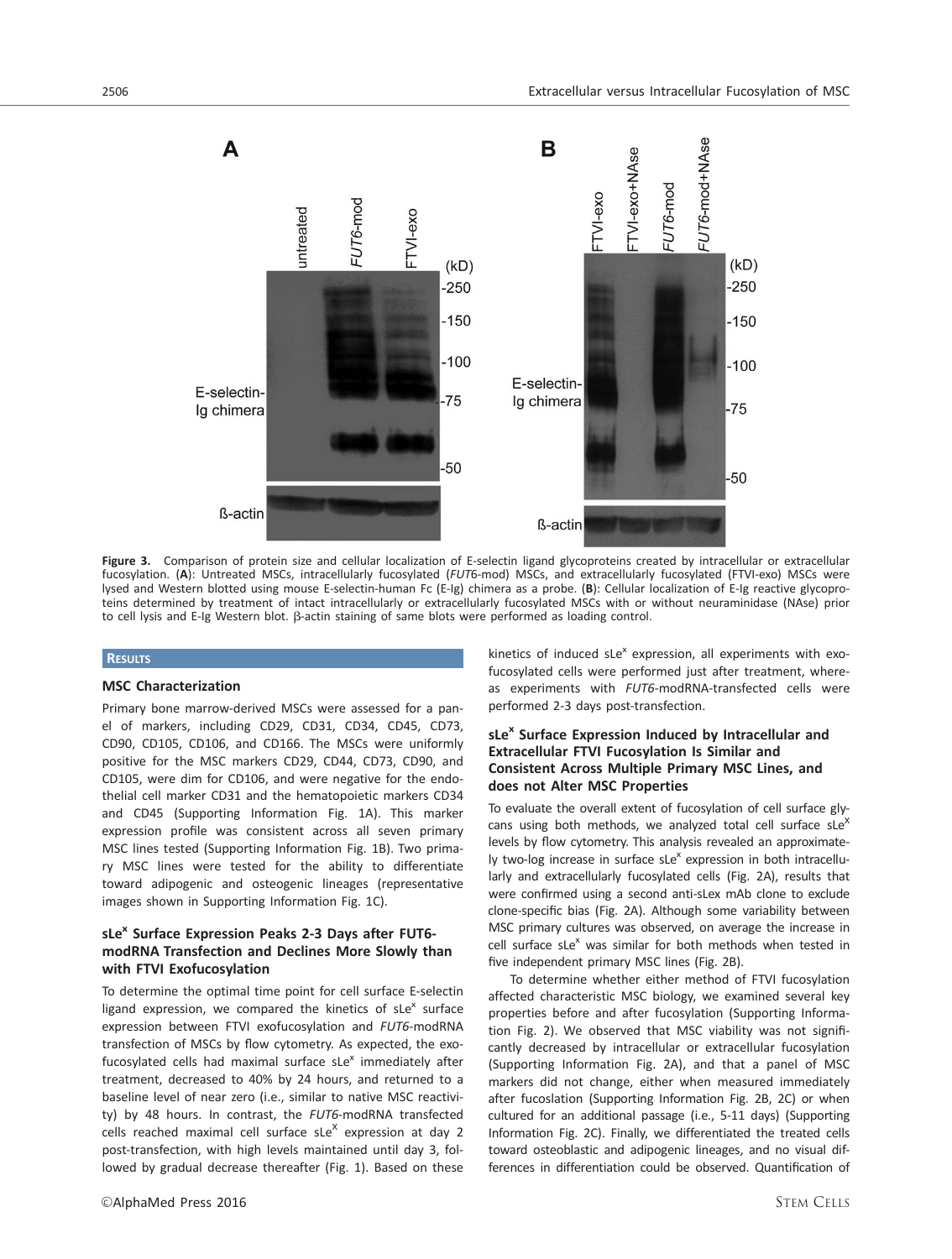

Figure 4. Analysis of E-selectin ligand mediated MSC-endothelial cell interactions under shear conditions using parallel plate flow chamber. (A): Both extracellular fucosylation (FTVI-exo) and intracellular fucosylation (FUT6-mod) enabled MSC capture/tethering/ rolling under flow conditions on TNF $\alpha$ -activated human umbilical vein endothelial cells (HUVECs), but not on HUVECs pretreated with an anti-E-selectin function-blocking mAb. Error bars  $=$  SEM,  $n = 4$  independent experiments using two different primary MSC lines. (B): Extracellularly fucosylated and intracellularly fucosylated MSCs show similar rolling velocities on TNFa-stimulated HUVECs. Error bars = SEM,  $n = 15$  to 155 cell velocities analyzed per shear stress. Statistical comparisons made using Student's t test. n.s.  $=$ not significant.

osteoblastic differentiatiation revealed no significant difference between the intracellularly and extracellularly fucosylated MSCs and their respective controls, and no decrease compared to untreated MSCs (Supporting Information Fig. 2D).

## Comparative Analysis of E-Selectin Ligand Glycoproteins Created by Intracellular and Extracellular Fucosylation

To analyze the identity and cellular localization of the E-selectin ligand glycoproteins created by FUT6-modRNA transfection and FTVI-exofucosylation, we performed Western blot using an E-selectin-Ig chimera (E-Ig) as a probe. Lysates from extracellularly fucosylated MSCs exhibited E-Ig reactive bands predominantly at  $\sim$ 85 kD, corresponding in size to HCELL [7], and  $\sim$  60 kD, a currently undefined glycoprotein (Fig. 3A). To assess whether the  $\sim$ 85 kD band was indeed HCELL, we immunoprecipitated CD44 and blotted with HECA452, and conversely, isolated E-selectin ligands using E-Ig and blotted with CD44 (Supporting Information Fig. 3). Both HCELL and the  $\sim$  60 kD band were similarly present in lysates of intracellularly fucosylated MSCs, however,

E-Ig reactive bands of larger molecular weights were also observed with much greater intensity in these lysates, suggesting that additional glycoprotein substrates are accessible to fucosylation when FTVI is present in its native intracellular context (Fig. 3A). To determine the cellular localization of the E-Ig reactive proteins, neuraminidase treatment of intact cells was performed to remove sLex from all cell surface glycoproteins. As expected, no E-Ig reactive glycoproteins remained after neuraminidase treatment of extracellularly fucosylated cells, indicating that all were localized extracellularly. In intracellularly fucosylated cells (day 3), all detectable E-Ig reactive proteins at  $\sim$  60 kD and  $\sim$  85 kD were extracellular, however, a portion of the larger E-Ig reactive proteins were still present after neuraminidase treatment, suggesting an intracellular localization (Fig. 3B). This trend was corroborated by cell surface biotinylation experiments, which revealed that the  $\sim$ 60 kD and  $\sim$ 85 kD bands were overrepresented within the accessible cell surface proteins compared to the larger E-Ig reactive proteins (Supporting Information Fig. 4).

## Intracellular and Extracellular Fucosylation Similarly Enable E-Selectin ligand-Mediated MSC Capture, Tethering and Rolling under Fluid Shear Conditions

Since  $sLe^{x}$  is the critical binding determinant for E-selectin, the dramatic increase in HECA452 and csLex1 reactivity suggests that both intracellular and extracellular fucosylation should enable functional E-selectin binding activity on treated MSCs. To directly assess E-selectin binding activity, we tested the ability of fucosylated and untreated MSCs to capture, tether and roll under fluid shear conditions on HUVEC monolayers stimulated to express E-selectin by treatment with TNFa. Untreated MSCs showed little or no interaction with the stimulated HUVECs at any level of shear stress, consistent with their lack of E-selectin ligand expression. In contrast, both intracellularly and extracellularly fucosylated MSCs were greatly enhanced in their ability to capture, tether and roll on TNFa-stimulated HUVEC monolayers at shear stress levels up to 4 dynes/cm<sup>2</sup> (Fig. 4A). No significant difference was observed between extracellularly and extracellularly fucosylated MSCs in the number of rolling cells (Fig. 4A) or rolling velocities (Fig. 4B), suggesting that the similar increased levels of surface sLe<sup>x</sup> observed by FACS correctly predicted a commensurate functional improvement of the resulting E-selectin ligand activity on the treated MSCs. Nonstimulated HUVECs or HUVECs treated with an anti-E-selectin blocking monoclonal antibody did not support capture, tethering or rolling interactions with fucosylated MSCs, confirming that these interactions were solely E-selectin-mediated.

## Both Intracellularly and Extracellularly Fucosylated MSCs Accumulate More Efficiently in Calvarial Bone Marrow than Untreated MSCs

The dramatic increases of cell surface  $s$ Le<sup>x</sup> observed by FACS, of E-Ig reactivity observed by Western blot, and of capture/ tethering and rolling on TNF<sub>x</sub> stimulated HUVECs collectively indicate both intracellular and extracellular fucosylation can create operational E-selectin ligands on MSCs. To determine whether these differences in E-selectin ligands are functionally relevant in vivo, we studied their bone marrow homing properties in vivo using intravital confocal and multiphoton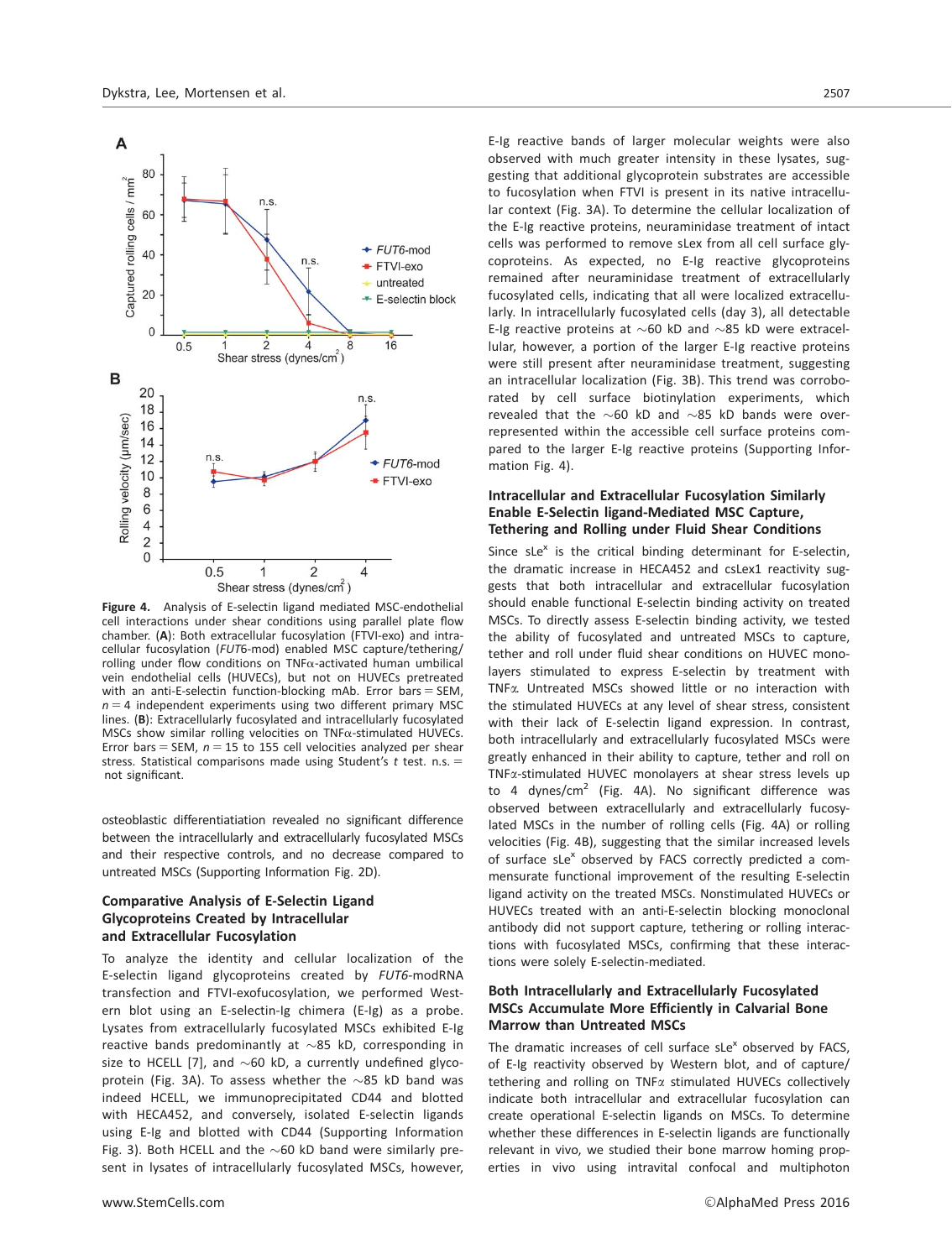A





C



Figure 5. In vivo imaging of calvarial bone marrow to measure relative osteotropism of xenotransplanted human MSCs. (A): Threedimensional reconstruction of mouse calvarium region after transplantation of DiD- (green) and DiI- (blue) stained MSCs. A portion of the bone is digitally removed to facilitate visualization of the bone marrow. Scale bar =  $100 \mu m$ . (B): Fucosylated human MSCs show increased osteotropism compared to control cells at 2 hours post-transplantation and (C) 24 hours post-transplantation, with intracellular fucosylation (FUT6-mod) yielding a stronger enhancement than extracellular fucosylation (FTVI-exo). Error bars = standard deviation.  $n = 4$  mouse pairs per comparison. Statistical comparisons were made using one-way ANOVA with Tukey's HSD test. \*,  $p < .05$ ; \*\*,  $p < .01$ . Abbreviation: MSC, mesenchymal stem cells.

microscopy for cell tracking in the calvarium in murine hosts [11, 15]. Intracellularly or extracellularly fucosylated MSCs, together with corresponding nonfucosylated control cells, were each stained with the cell surface dyes DiD or DiI, and 1:1 reciprocal cell mixtures (treated vs. control) were prepared. Pairs of mice were transplanted with each cell combination, with the membrane dye combination swapped between the mice in each pair. Aliquots of the cell mixtures injected into each mouse were stained with HECA452 and imaged on a glass slide to confirm the efficacy of fucosylation, and to provide a precise starting ratio (Supporting Information Fig. 5). At approximately 2 hours and again at 24 hours posttransplantation, the calvaria were imaged (Fig. 5A), and DiD and DiI events were counted. Compared to control MSCs, both intracellularly and extracellularly fucosylated MSCs demonstrated significantly increased osteotropism (i.e.,

accumulation in the bone) at 2 hours post-transplantation (Fig. 5B). When the same mice were imaged at 24 hours posttransplantation, a similar trend was observed, with a further significant increase in cell numbers observed with intracellularly fucosylated MSCs compared to intracellularly fucosylated MSCs (Fig. 5C).

## Intracellularly Fucosylated MSCs Demonstrate Significantly Greater Extravasation from Calvarial Vessels into Bone Marrow Parenchyma at 24 Hours Post-Transplant

Extravasation of transplanted cells into the marrow parenchyma is prerequisite for engraftment. To evaluate the extent of extravasation, we injected a near-infrared vascular dye (Angiosense 750) to visualize mouse blood vessels and performed multistack imaging. We imaged the calvaria at 24 hours post-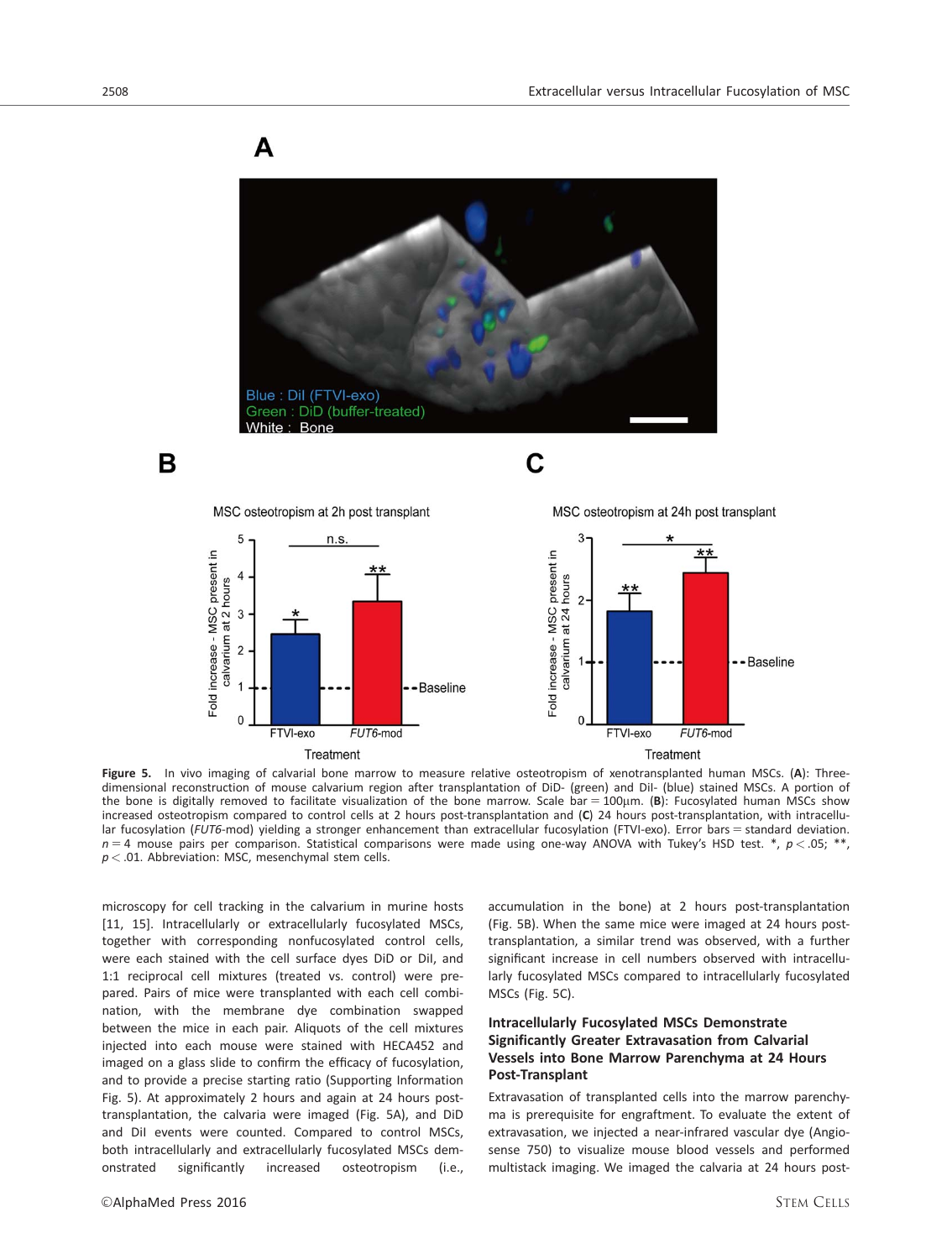

B

A



Figure 6. In vivo imaging of blood vessels to measure extravasation of xenotransplanted human MSCs into bone marrow parenchyma. (A): 2D merged image stack of calvarium region after Angiosense injection to visualize blood vessels (red) and homed Dil- (blue) and DiD- (green) stained MSCs. Scale bar  $= 100$   $\mu$ m. (B): Intracellularly fucosylated (FUT6-mod) MSCs show significantly greater MSC extravasation into bone marrow parenchyma than do extracellularly fucosylated (FTVI-exo) MSCs when compared to control cells (baseline) at 24 hours post-transplantation. Error bars  $=$ standard deviation.  $n = 4$  mouse pairs per comparison. Statistical comparisons were made using one-way ANOVA with Tukey's HSD test. \*\*,  $p < .01$ . Abbreviation: MSC, mesenchymal stem cells.

transplantation to identify DiI and DiD stained cells that had clearly extravasated from the vessels into the surrounding bone marrow space (Fig. 6A), and found that compared to control MSCs, both intracellularly and extracellularly fucosylated MSCs showed significantly more penetration into the marrow parenchyma (Fig. 6B). Furthermore, a clear difference in extravasation was observed between the two treatments, with the intracellularly fucosylated MSCs being two-fold more likely to be extravasated than the extracellularly fucosylated MSCs at 24 hours post-transplantation (Fig. 6B). These findings suggest that the sustained presence of E-selectin ligands (i.e., beyond day 2) of FUT6-modRNA transduction (Fig. 1) engenders a functional improvement in cell homing and extravasation in an in vivo context.

#### **DISCUSSION**

MSCs represent an avenue of cell therapy that has great potential for clinical impact. There are over 500 past or current registered clinical trials worldwide utilizing MSCs in efforts to treat a broad range of conditions including bone diseases (e.g., osteoporosis, osteogenesis imperfecta), autoimmune diseases (e.g., lupus, multiple sclerosis), and inflammatory diseases (e.g., myocardial infarction, ulcerative colitis) [clinicaltrials.gov, accessed December 2015]. However, while MSC transplantation has been well tolerated, clinical outcomes have generally been disappointing [2, 16]. A major unresolved challenge limiting the clinical efficacy of MSCs is the effective delivery of transplanted MSCs to their intended target site(s). While direct injection of MSCs into injured/diseased organs is possible for some indications, this approach is invasive and can result in collateral tissue damage. Furthermore, for certain organs or for multifocal or systemic conditions, local injection is not feasible, necessitating strategies to optimize vascular delivery of the cells to enable effective site-specific localization.

One of the primary deficiencies that limit MSC homing is their lack of E-selectin ligand expression. Various approaches have been utilized in attempts to engineer MSCs with E-selectin ligands, including covalent peptide linkage to the cell membrane [17], and noncovalent coupling of an E-selectin ligand fusion protein [18] or sLe<sup>x</sup> coated polymer beads [19]. Arguably, however, the most physiologically relevant approach is to harness the power of the human alpha (1,3)-fucosyltransferase enzymes, which by their nature are potent and specific in their ability to convert terminal sialylated lactosamines into sLe<sup>x</sup>, the canonical selectin binding determinant. We have previously described the use of purified FTVI to exofucosylate the cell surface of MSCs, thus creating the E-selectin ligand HCELL and improving homing to bone [7]. Exofucosylation has also been employed to enhance selectin-mediated homing and engraftment in other cell types, including umbilical cord hematopoietic cells [20–22], regulatory T-cells [23], and neural stem cells [24]. In contrast, the use of modRNA to generate fucosyltransferase intracellularly in MSCs is new and relatively unexplored. In the only studies to date, human MSCs were cotransfected with modRNAs encoding FTVII, P-selectin glycoprotein ligand-1 (PSGL-1) and the anti-inflammatory cytokine interleukin-10 (IL-10). When these triple-transfected cells were xenotransplanted into mice, a slight enhancement of bone marrow homing was reported, along with a modest improvement in a skin inflammation model [11] and an experimental autoimmune encephalomyelitis model [25]. However, the nature of the experimental design (i.e., co-transfecting modRNAs to express three genes simultaneously), as well as differences in methodology (different fucosyltransferase, different preclinical models) made it difficult to compare the results with those from other studies employing exofucosylation. In particular, it was not possible to determine from these studies whether the E-selectin ligands created by modRNA transfection are similar in identity and function to those that would be created by the action of extracellular fucosyltransferase, and whether any differences in resulting homing efficiency would be realized.

Our results here indicate that, across multiple primary cultures of human MSCs, intracellular and extracellular fucosylation methods are similarly potent for generation of cell surface E-selectin ligands, as measured by  $s$ Le<sup>x</sup> levels and confirmed by assessing E-selectin-mediated capture/tethering/rolling activity under hemodynamic shear conditions on cytokine-stimulated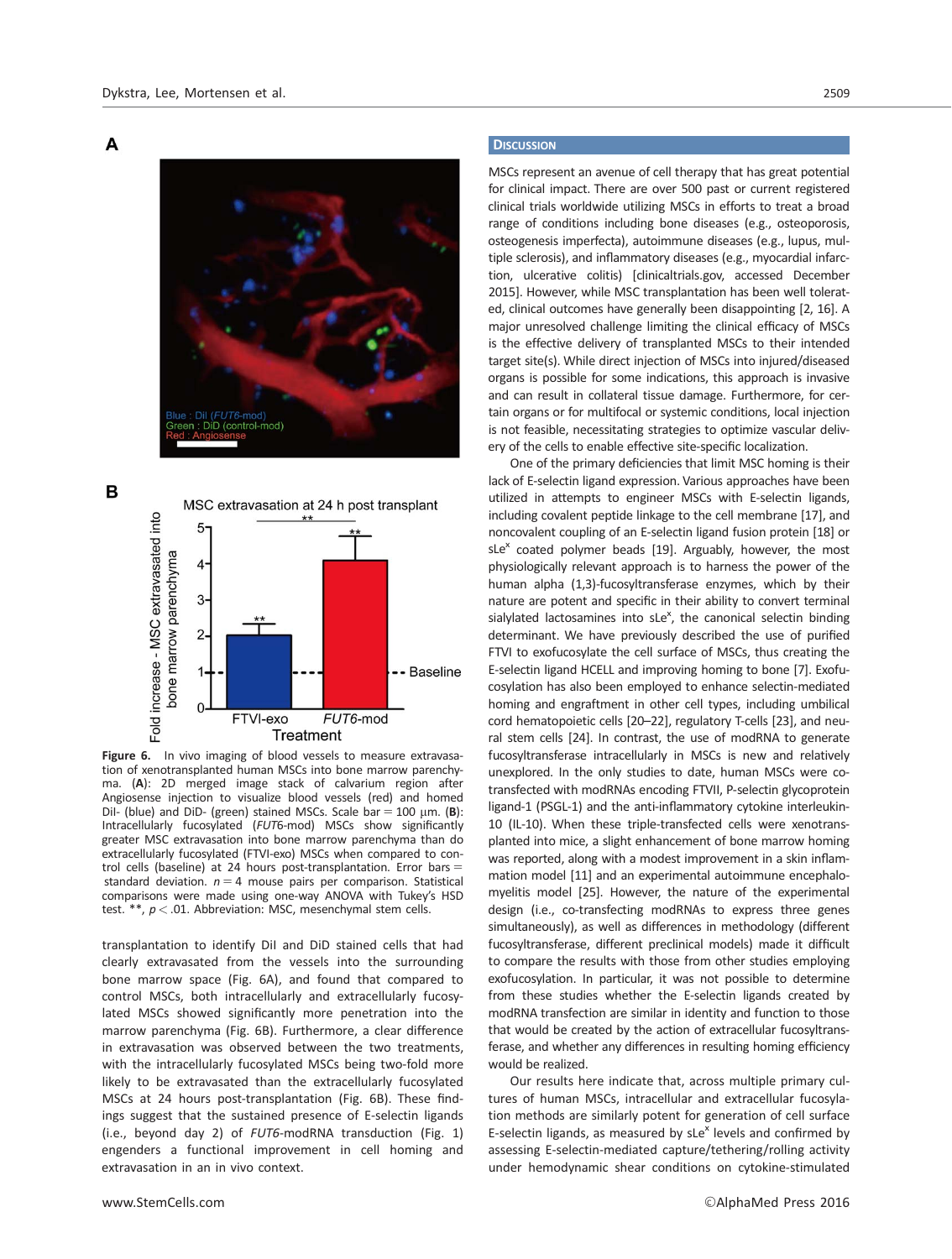HUVECs. The amount and cellular location of certain E-selectin ligand glycoproteins produced are slightly different between the two methods, with intracellular fucosylation resulting in some additional E-selectin-binding glycoproteins present both intracellularly and extracellularly. Whether the additional intracellular proteins represent novel  $s$ Le<sup>x</sup> bearing glycoproteins that are normally localized inside the cell, or are precursors for export of cell surface presentation (i.e., proteins undergoing further post-translational modifications, stored in granules, or in the process of being shuttled to the cell surface) remains to be determined. The most striking differences between the two methods were the kinetics of E-selectin ligand display on the cell surface. Peak  $sLe^x$  was observed immediately after extracellular fucosylation with a rapid decline by 1-2 days, whereas, with intracellular fucosylation,  $sLe^{x}$  peaked at 48 hours and declined more gradually thereafter. Additionally, while both methods significantly increased osteotropism compared to control MSCs, a larger increase in overall marrow homing and, particularly, in transmigration, was observed for intracellularly

fucosylated cells at 24 hours post-transplant in vivo. Considering the fact that MSCs were injected immediately after exofucosylation or day 2 post-modRNA transfection, it is likely that the markedly different levels of E-selectin ligands remaining on the cell surface 24 hours later contributed to these differences. Additional studies are warranted to determine the molecular basis of this effect, but it could also relate to heightened glycan acceptor accessibility in the Golgi and/or differences in membrane distribution of intracellularly glycosylated products.

Our findings are important for informing future clinical applications using human MSCs. Both FTVI exofucosylation and FUT6-modRNA transfection are ideal glycoengineering strategies as they are simple, transient, and nonintegrative. In addition to the longer duration of E-selectin ligand expression after intracellular glycosylation and the associated improvement in homing and transmigration properties described here, a practical advantage of this approach is that the FTVI enzyme and GDP-Fucose are cell products, thereby eliminating the effort and expense associated with the purification of soluble recombinant enzyme and synthesis of GDP-Fucose. Furthermore, since the FTVI enzyme is localized in its native cellular context (i.e., embedded in the Golgi membrane), additional acceptor substrates are accessible for fucosylation. On the other hand, practical advantages to extracellular fucosylation include the rapidity of the treatment (thus avoiding further culture of the cells), the avoidance of potential disruption of Golgi glycosylation networks, and the elimination of risks involved with introducing nucleic acids into cells, including, but not limited to, activation of cellular antiviral defense mechanisms. Furthermore, when considering fucosylation of other (i.e., non-MSC) clinically-relevant cells, exofucosylation is easily applicable to any cell type bearing sialylated lactosamines on its cell surface, in contrast to intracellular fucosylation which is limited to those cell types that are readily transfectable with modRNA. Therefore, depending on the specific clinical application(s), one might favor utility of the intracellular or the extracellular fucosylation approach.

It is now clear that maximizing E-selectin interactions via fucosylation is a valid strategy for improving osteotropism. However, MSCs can also be modified in other ways to further improve homing and differentiation. For example, efforts have been made to improve bone surface retention by affixing

alendronate to MSCs [26], improving cell migration into the tissue by upregulating CXCR4 [27–29], and improving firm adhesion and differentiation to bone by increasing integrin levels or activity [30–32]. It seems reasonable that future translational efforts could seek to combine multiple homing and differentiation approaches in a specific and step-wise fashion to enhance MSC engagement at each stage of the homing, engraftment and differentiation process. Fucosylation could thus be used as an important aspect of a combinatorial approach to maximize the clinical utility of MSCs.

#### **CONCLUSION**

Here we report, using multiple primary human MSC lines, a functional and biochemical assessment of two distinct approaches using the alpha (1,3)-fucosyltransferase FUT6 for transiently increasing cell surface E-selectin ligands, and their impact on MSC homing to bone. This study represents the first direct comparison between intracellular and extracellular fucosylation using the same enzyme in a clinically relevant experimental model. Compared to untreated MSCs, both intracellular and extracellular fucosylation markedly increased cell surface E-selectin ligands and improved osteotropism in all primary MSC lines tested, indicating that these approaches are consistent and relevant across multiple MSC donors. Notably, at 24 hours post-transplant, overall osteotropism and levels of extravasation were significantly higher with intracellular than extracellular fucosylation. This finding is likely a reflection of the more sustained expression and increased diversity of cell surface E-selectin ligands on the intracellularly versus extracellularly fucosylated MSCs. Collectively, these results indicate that this simple and nonpermanent strategy to enforce fucosylation could be of use in augmenting homing of transplanted MSCs.

#### **ACKNOWLEDGMENTS**

The authors thank the MGH Bone Marrow Transplant Cellular Processing Laboratory for provision of discarded bone marrow filters, and Conor Donnelly for expert technical assistance. R.S. is supported by the NIH National Heart Lung Blood Institute (NHLBI) Program of Excellence in Glycosciences (PEG) grant PO1- HL107146, and the Team Jobie Fund. C.L. is supported by NIH R01 EB017274. L.J.M. is supported by the Soft Bones Foundation Maher Family Research Grant and UGA OVPR Faculty Research grant. D.J.R. is supported by grants from the NIH (RO1HL107630, HL107440, UC4DK104218, and U19HL1 29903), the Leona M. and Harry B. Helmsley Charitable Trust, and the New York Stem Cell Foundation.

#### AUTHOR CONTRIBUTIONS

B.D.: Conception and design, collection and/or assembly of data, data analysis and interpretation, manuscript writing; J.L.: Conception and design, collection and/or assembly of data, data analysis and interpretation, manuscript writing; L.J.M.: Conception and design, collection and/or assembly of data, data analysis and interpretation, manuscript writing; H.Y.: Provision of study material or patients; Z.L.W.: Provision of study material or patients; C.P.L.: Data analysis and interpretation, manuscript writing; D.J.R.: Data analysis and interpretation, manuscript writing; R.S.: Conception and design, data analysis and interpretation, manuscript writing, final